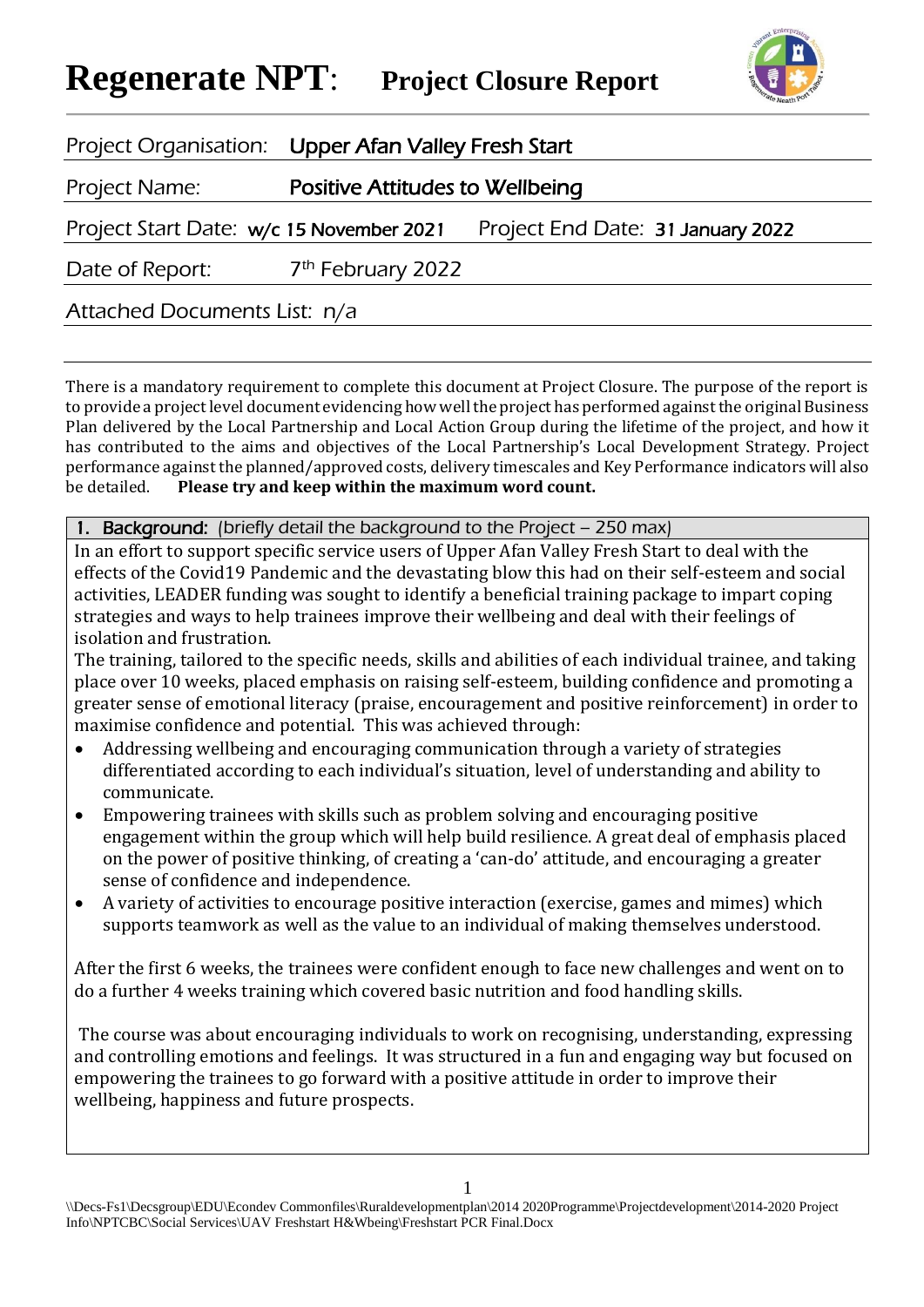| 2. Project Outcomes as per application                                                                                                                                                                                                                                                                                                                                                                                                                                                                                                                                                                                                                                                                                                                                                                                                           | Was this achieved? What supporting evidence is<br>there of achievement? If not achieved, why not?                                                                                                                                                                                                                                                                                     |  |
|--------------------------------------------------------------------------------------------------------------------------------------------------------------------------------------------------------------------------------------------------------------------------------------------------------------------------------------------------------------------------------------------------------------------------------------------------------------------------------------------------------------------------------------------------------------------------------------------------------------------------------------------------------------------------------------------------------------------------------------------------------------------------------------------------------------------------------------------------|---------------------------------------------------------------------------------------------------------------------------------------------------------------------------------------------------------------------------------------------------------------------------------------------------------------------------------------------------------------------------------------|--|
| Addressing wellbeing and encouraging<br>communication with trainees                                                                                                                                                                                                                                                                                                                                                                                                                                                                                                                                                                                                                                                                                                                                                                              | A positive can-do attitude was successfully created<br>within the group - with individuals working together<br>and participating in activities which promoted self-<br>confidence and cooperation. Activities were tailored<br>to each individual ability and their successes<br>acknowledged and celebrated.                                                                         |  |
| Empowering trainees with skills such as<br>problem solving and encouraging positive<br>engagement                                                                                                                                                                                                                                                                                                                                                                                                                                                                                                                                                                                                                                                                                                                                                | Skills such as problem solving were addressed via a<br>number of means-puzzles, team games, planning and<br>discussing healthy eating foods. The participant<br>worked well together as a group providing guidance<br>and leading activities for others, which in turn helped<br>to build their confidence.                                                                           |  |
| A range of activities to encourage positive<br>interaction (exercise, games and mimes)<br>which supports teamwork                                                                                                                                                                                                                                                                                                                                                                                                                                                                                                                                                                                                                                                                                                                                | Relationships with the group were positive and<br>always supportive. Interaction was productive and<br>encouraging -and after the isolation experienced as a<br>result of covid the relationships within the group were<br>warm and supportive. Also the group took part in a<br>number of fruit tasting session eiot fruits and fruits<br>which they had never seen or tasted before |  |
| Learning basic nutrition and food<br>handling which included: planning,<br>preparing and making simple nutritious<br>snacks.                                                                                                                                                                                                                                                                                                                                                                                                                                                                                                                                                                                                                                                                                                                     | Participant's learned about different foods/ and what<br>was classed as healthy and unhealthy. All members of<br>the group made a number of nutritionally sound<br>snacks and meals and engaged in food making<br>activities. They also undertook basic kitchen skills-<br>washing up and cleaning etc.                                                                               |  |
|                                                                                                                                                                                                                                                                                                                                                                                                                                                                                                                                                                                                                                                                                                                                                                                                                                                  | 3. Strategic Achievements: (outline what the project has achieved in terms of alignment with                                                                                                                                                                                                                                                                                          |  |
| LEADER Themes and Priorities and any contribution to national strategies - 300 max)<br>Theme: 1<br><b>Priority: Accessible</b><br>Encourage projects that link rural communities to existing support services.<br>Build community capacity and skills to address gaps in provision.<br>Enable communities to improve their physical and/or mental health and wellbeing.<br>$\checkmark$<br>Support a localised community-based approach to COVID19 recovery.<br>This project has supported local residents with learning disabilities and autism to put strategies in<br>place to adapt to and recover from COVID-19 which, in turn, improves their health and wellbeing.<br>The training sessions were held locally, within their own community.<br>4. With regards to your comments at application stage, how have you managed this project in |                                                                                                                                                                                                                                                                                                                                                                                       |  |

terms of sustainability? (What plans have been put in place to maintain the project once it is completed? 400 words max)

The training sessions were scheduled for a limited amount of time and although the training itself came to an end after 10 weeks, the trainees will obviously continue to benefit from what they have learned. Two Fresh Start Officers who were involved in the administration and setting up and training sessions, were also fully involved in the training sessions themselves and will now be able to reiterate and reinforce what has been taught long after they finish, so, in effect, they will also gain valuable experience and helpful guidelines to follow, which will, in turn, be an advantage for those individuals using Fresh Start's services in future.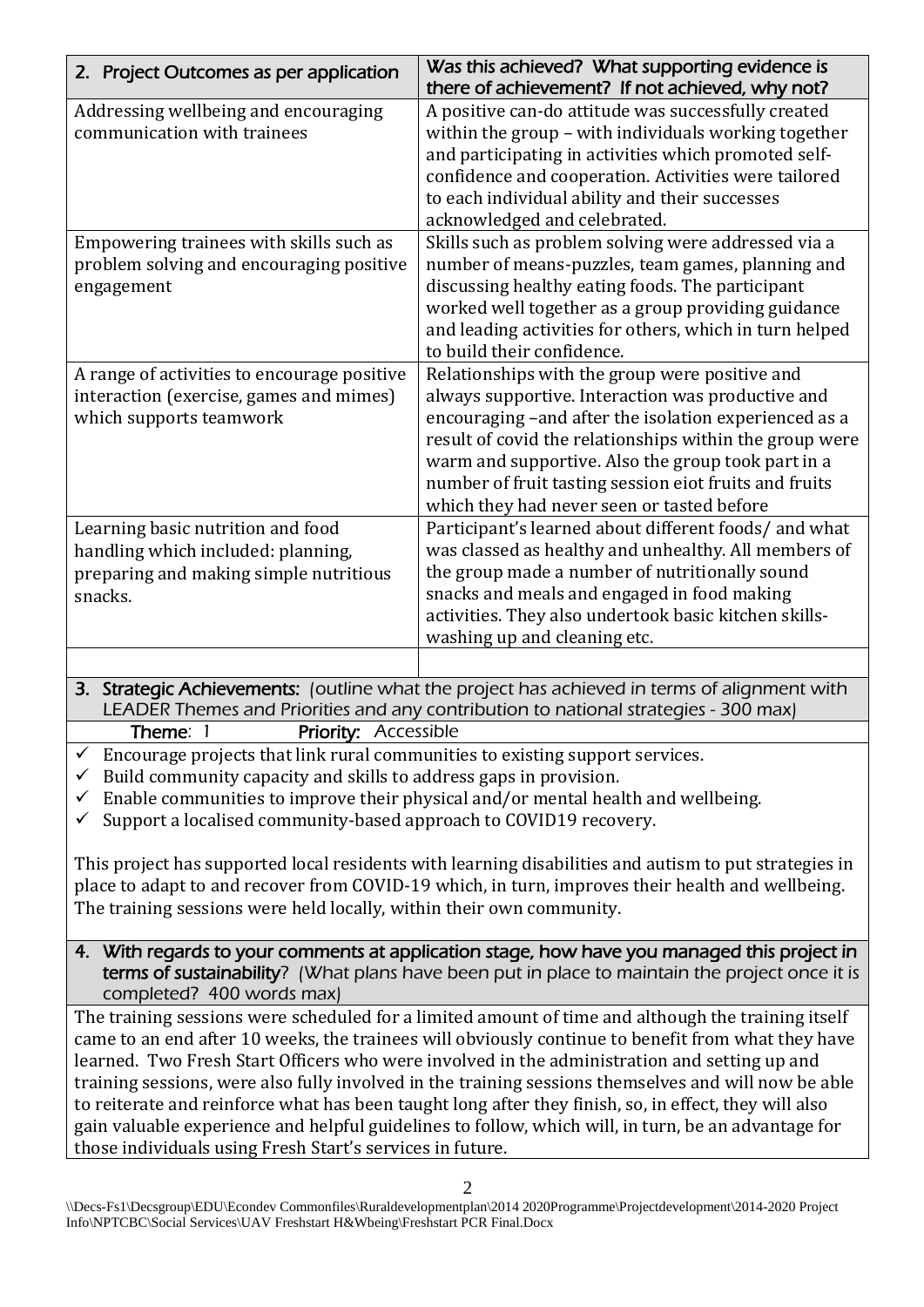# 5. Project Beneficiaries:

7 individual services users, all with learning disabilities or autism, who learned valuable coping techniques that will help them deal with the ever changing situation we are finding ourselves in because of the Covid19 pandemic.

2 Fresh Start Officers who were heavily involved in the training sessions and have learned tips and strategies to help and understand the needs of their service users, specifically around issues since the pandemic and the uncertainties and fears this has brought up.

6. Cross Cutting Themes: If relevant, briefly describe how your project contributed to the following themes:

## Equal Opportunities:

Every person who took part in the training was warmly welcomed, treated equally and not disadvantaged by prejudices or bias.

### Sustainable Development including Economic, Environmental and Social

Two Fresh Start Officers who were heavily involved in the training sessions, will now be able to use this experience to reiterate and reinforce what has been taught, so, in effect, they too have learned strategies and helpful guidelines to follow, which will, in turn, benefit individuals using Fresh Start's services in future.

### Tackling Poverty and Social Exclusion

The training sessions will be undertaken at Croeserw Community Centre and there will be no cost to the trainees involved. The sessions are aimed at empowering individuals with a learning disability or autism to be able to tackle and overcome social exclusion and isolation, help them increase their confidence, wellbeing and potential.

7. Conclusion Summary: Please provide a summary on the project's performance, identifying any key issues that need to be addressed:

### a) Summary

The project has been successful. All parties involved has benefited from the session. It has been a positive, engaging and rewarding experience for all the participants who have looked forward to, and enjoyed every session. The outcomes have exceeded Expectations.

#### b) Key Issues

The key issue has very clearly been the importance of being able to take the individual needs of the participants into consideration. An important feature here is the role played by the staff supporting the service users who clearly know and understand each individual-but also the fact that the participants had met Joanne (the deliverer) prior to this project-that relationship enabled us to undertake the activities and led to an individualised, tailor made course which suited the individuals who attended.

# c) What went well?

The participants responded positively and enthusiastically to all of the sessions – they looked forward to the activities, whatever they were. The earlier Wellbeing sessions were successful in building their confidence to take part in the basic nutrition course which came later. They worked well together, helped each other and had fun whilst being given opportunities to learn new skills.

#### d) What didn't go well?

**Nothing** 

#### What could have been done differently?

\\Decs-Fs1\Decsgroup\EDU\Econdev Commonfiles\Ruraldevelopmentplan\2014 2020Programme\Projectdevelopment\2014-2020 Project Info\NPTCBC\Social Services\UAV Freshstart H&Wbeing\Freshstart PCR Final.Docx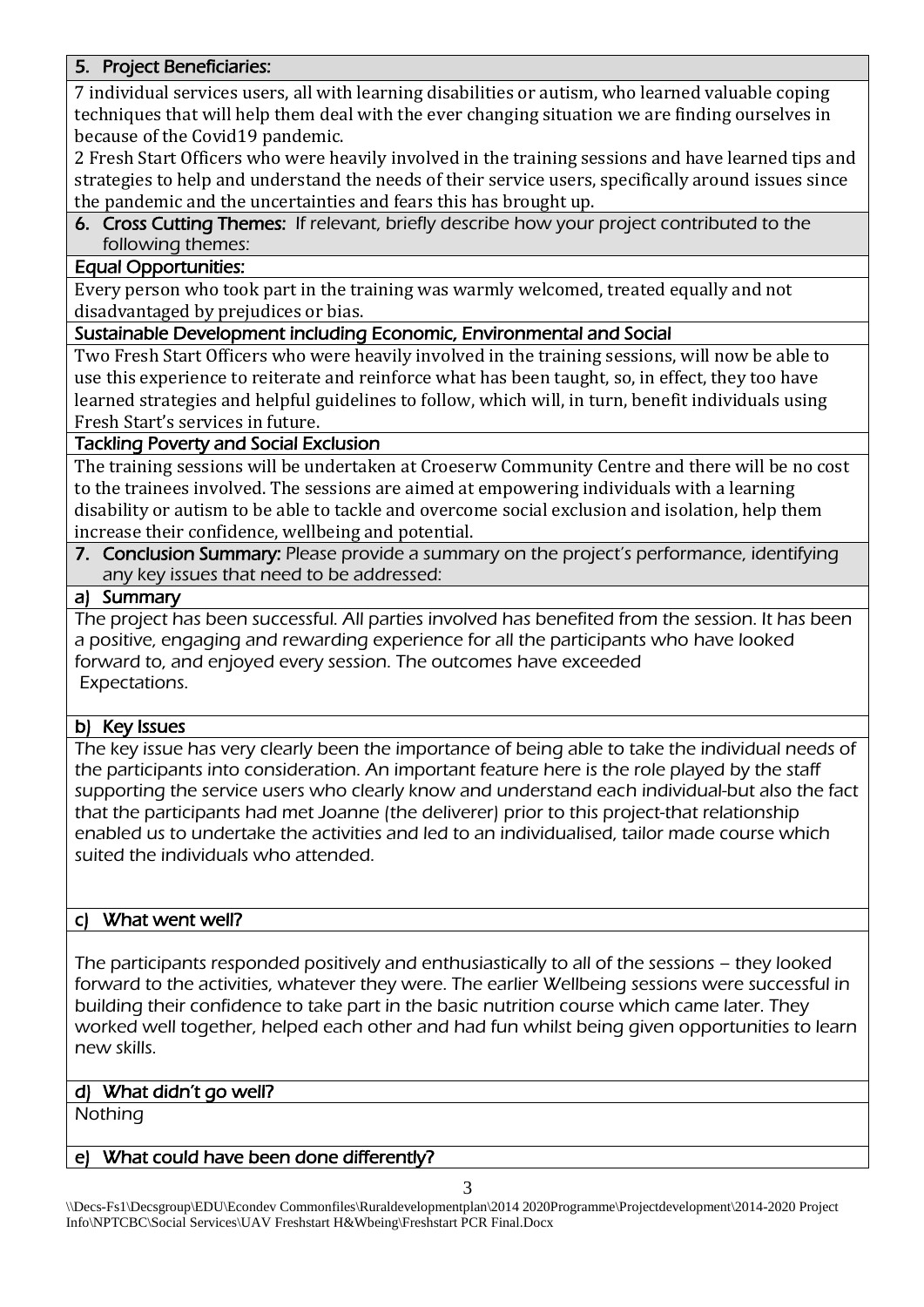At the outset, the deliverer had a structured plan of activities and resources – it became clear very early on that a more flexible approach was much more suitable as due to the complex nature of different to others. Being able to tailor these plans/resources was a real lesson and was adopted as the weeks went on.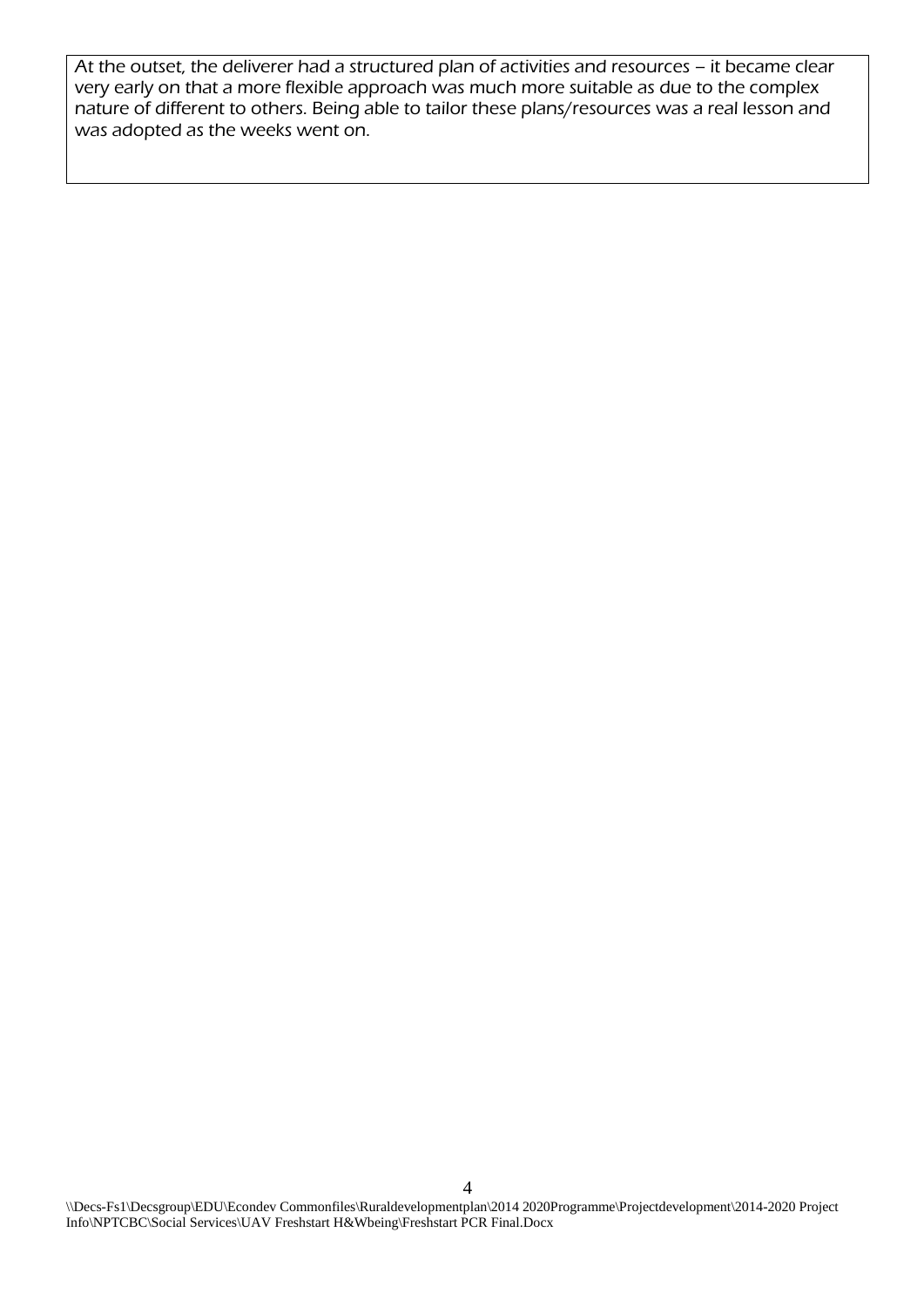| 8. TO BE COMPLETED BY LEAD BODY:                                                        |                                                                      |                 |                   |                                           |  |
|-----------------------------------------------------------------------------------------|----------------------------------------------------------------------|-----------------|-------------------|-------------------------------------------|--|
| Project Performance - Financial & Indicator Achievements: (detailed performance against |                                                                      |                 |                   |                                           |  |
| approved timescales and budget expectation, including reasons for all variances)        |                                                                      |                 |                   |                                           |  |
| Performance indicator achievement against targets approved: Final position:<br>a)       |                                                                      |                 |                   |                                           |  |
| <b>PI</b>                                                                               | Approved                                                             | Total           | Justification for | How has achievement been                  |  |
| Reference                                                                               | Target                                                               | <b>Achieved</b> | underachievement  | evidenced                                 |  |
| LD.CL.007                                                                               | Number of stakeholders engaged                                       |                 |                   |                                           |  |
|                                                                                         |                                                                      |                 |                   | Timesheets / Photographs                  |  |
| LD.CL.008                                                                               | Number of participants supported                                     |                 |                   |                                           |  |
|                                                                                         |                                                                      |                 |                   | Attendance Records / Photographs          |  |
| NPT <sub>01</sub>                                                                       | Number of communities engaged                                        |                 |                   |                                           |  |
|                                                                                         |                                                                      |                 |                   | Attendance Records / Photographs          |  |
| NPT <sub>04</sub>                                                                       | Number of women participating in the project                         |                 |                   |                                           |  |
|                                                                                         |                                                                      |                 |                   | Attendance Records / Photographs          |  |
| NPT06                                                                                   | Number of older people participating in the project                  |                 |                   |                                           |  |
|                                                                                         |                                                                      |                 |                   | Attendance Records / Photographs          |  |
| NPT07                                                                                   | Number of individuals with disabilities participating in the project |                 |                   |                                           |  |
|                                                                                         |                                                                      |                 |                   | All trainees participating in the project |  |
|                                                                                         |                                                                      |                 |                   | were services users of Fresh Start with   |  |
|                                                                                         |                                                                      |                 |                   | learning disabilities or autism.          |  |

| Project Closure Financial Position against original approved: (following final claim)<br>b) |         |                          |          |                                   |                           |
|---------------------------------------------------------------------------------------------|---------|--------------------------|----------|-----------------------------------|---------------------------|
| <b>Timescales</b>                                                                           |         | <b>Original Approved</b> |          | <b>Adjusted Approved</b>          | <b>Final Closure Date</b> |
|                                                                                             |         | From                     | To       | w/c 13.12.21                      | 31.1.22                   |
|                                                                                             |         | W/C                      | W/C      |                                   |                           |
|                                                                                             |         | 15.11.21                 | 20.12.21 |                                   |                           |
| <b>Summary of Financial Performance</b><br>C)                                               |         |                          |          |                                   |                           |
|                                                                                             |         | <b>Original Approved</b> |          | <b>Adjusted Approved</b>          | <b>Final Claim</b>        |
| <b>Total Project Costs</b>                                                                  |         | 2,437.50                 |          | 10,437.50                         | 10,437.50                 |
| <b>RDP Funding</b>                                                                          |         | 1,950                    |          | 8,350                             | 8,350                     |
| <b>Levered Funding</b>                                                                      |         | 487.50                   |          | 2,087.50                          | 2,087.50                  |
| Intervention                                                                                | % RDP   | 80%                      |          | 80%                               | 80%                       |
| Rates                                                                                       | % Match | 20%                      |          | 20%                               | 20%                       |
|                                                                                             |         | <b>Cost Heading</b>      |          | Justification for under/overspend |                           |
|                                                                                             |         |                          |          |                                   |                           |
| Under/overspend                                                                             |         |                          |          |                                   |                           |
|                                                                                             |         |                          |          |                                   |                           |

# 9. Handover contact details: For post project monitoring and evaluation activities, Welsh Government will require contact details of staff who may be able to provide assistance.

Name: Christine Ham Designation: Employment Works Opportunities Trainer

Email: c.ham@npt.gov.uk Telephone: 07790975009

Website address:

Facebook page:

Document Retention Procedures: Documents (which includes all evidence relating to your project) must be retained in a suitable format for a period of 10 years following the end of the current LEADER programme – this means at least until 2031.

\\Decs-Fs1\Decsgroup\EDU\Econdev Commonfiles\Ruraldevelopmentplan\2014 2020Programme\Projectdevelopment\2014-2020 Project Info\NPTCBC\Social Services\UAV Freshstart H&Wbeing\Freshstart PCR Final.Docx